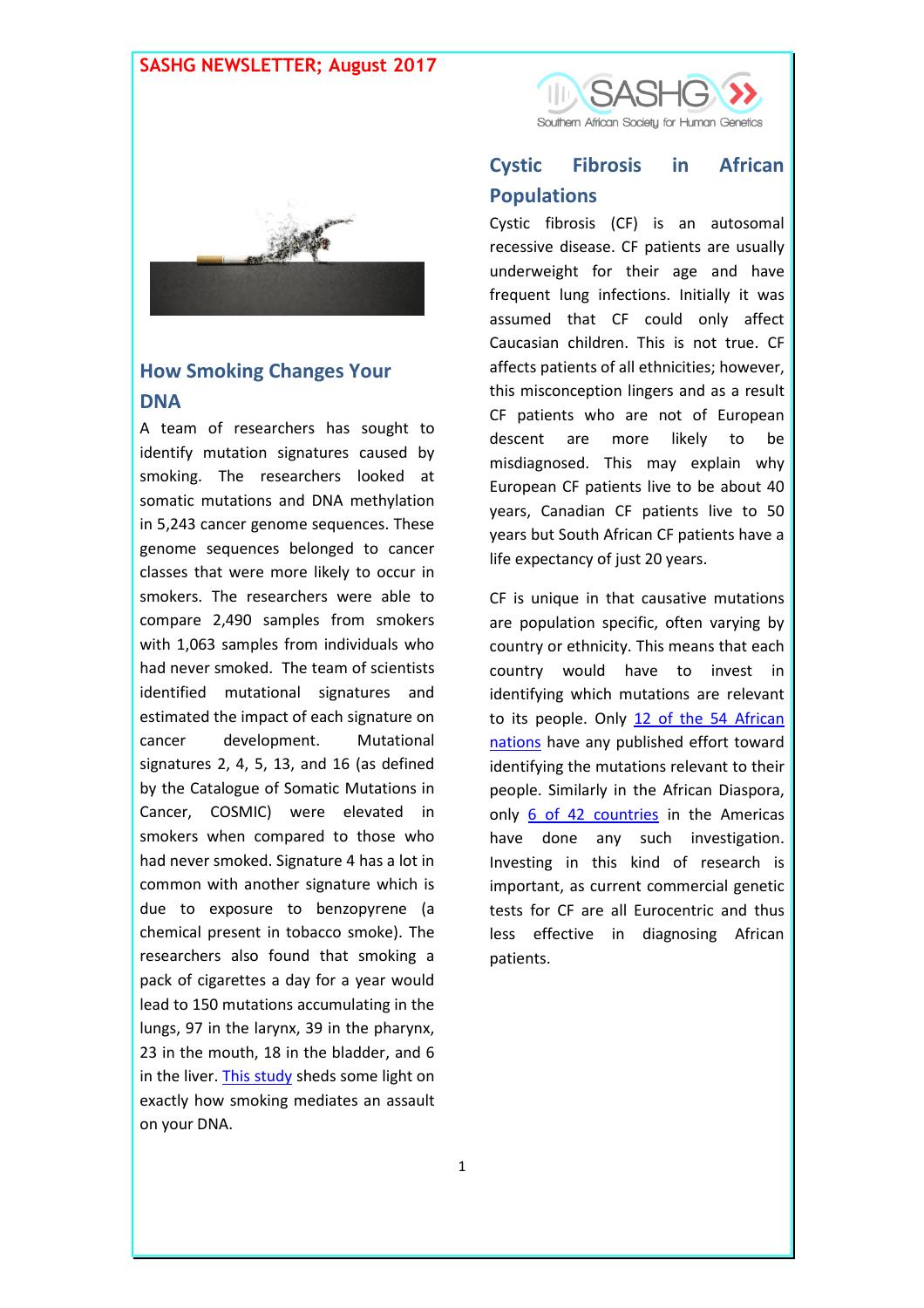### **SASHG NEWSLETTER; August 2017**



### **Genotyping 500,000 People**

Data from 500,000 UK Biobank participants have recently been made available to researchers. Affymetrix genotyped these samples between 2013 and 2014. The SNP chip used examined over 800,000 genomic regions. The UK Biobank project is funded by the MRC, the Wellcome Trust, the Department of Health, the Welsh and Scottish governments, the British Heart Foundation, Cancer Research UK, and Diabetes UK. In addition to genetic data, the study collected phenotypic data. This includes information about the participants' health, their diet, occupational history, mental health, activity levels, and key body measurements. Together, the genotyping data and the participants' phenotypes can help researchers answer many diseaserelated questions. The data set may also help to answer questions about how genetics, lifestyle, environment, and diet interact to affect our health.

Interested in analysing the data from half a million people? Send an email to [access@ukbiobank.ac.uk.](mailto:access@ukbiobank.ac.uk)

#### **May the Force Be With You**

Like many of us, Neuroskeptic is interested in publishing. This blogger chose to submit an article to the *International Journal of Molecular Biology: Open Access*, *Austin Journal of Pharmacology and Therapeutics*, and the *American Research Journal of Biosciences.* All four published Neuroskeptic's work.

The problem? He based it on what we know of mitochondria and filled it with Star Wars references.

The paper refers extensively to midichlorians. Midi-chlorians are tiny intelligent life forms that exist in symbiosis with all living things according to the Star Wars mythology. The Force speaks through midi-chlorians. [The paper](http://blogs.discovermagazine.com/neuroskeptic/2017/07/22/predatory-journals-star-wars-sting/#.WYHCOoSGOM-) includes fun text such as:

- "Beyond supplying cellular energy, midichloria perform functions such as Force sensitivity…"
- "Involved in ATP production is the citric acid cycle, also referred to as the Kyloren cycle after its discoverer"
- "Midi-chlorians are microscopic life-forms that reside in all living cells—without the midi-chlorians, life couldn't exist, and we'd have no knowledge of the Force. Midichlorial disorders often erupt as brain diseases, such as autism."
- "midichloria DNA (mtDNRey)" and "ReyTP".

The journals have since retracted the article. The fact that it was accepted at all shows what can happen when peer review is missing. It also helps shine a light on the problem with predatory journals.

#### **Compiled by: Dr. Cheryl Stewart**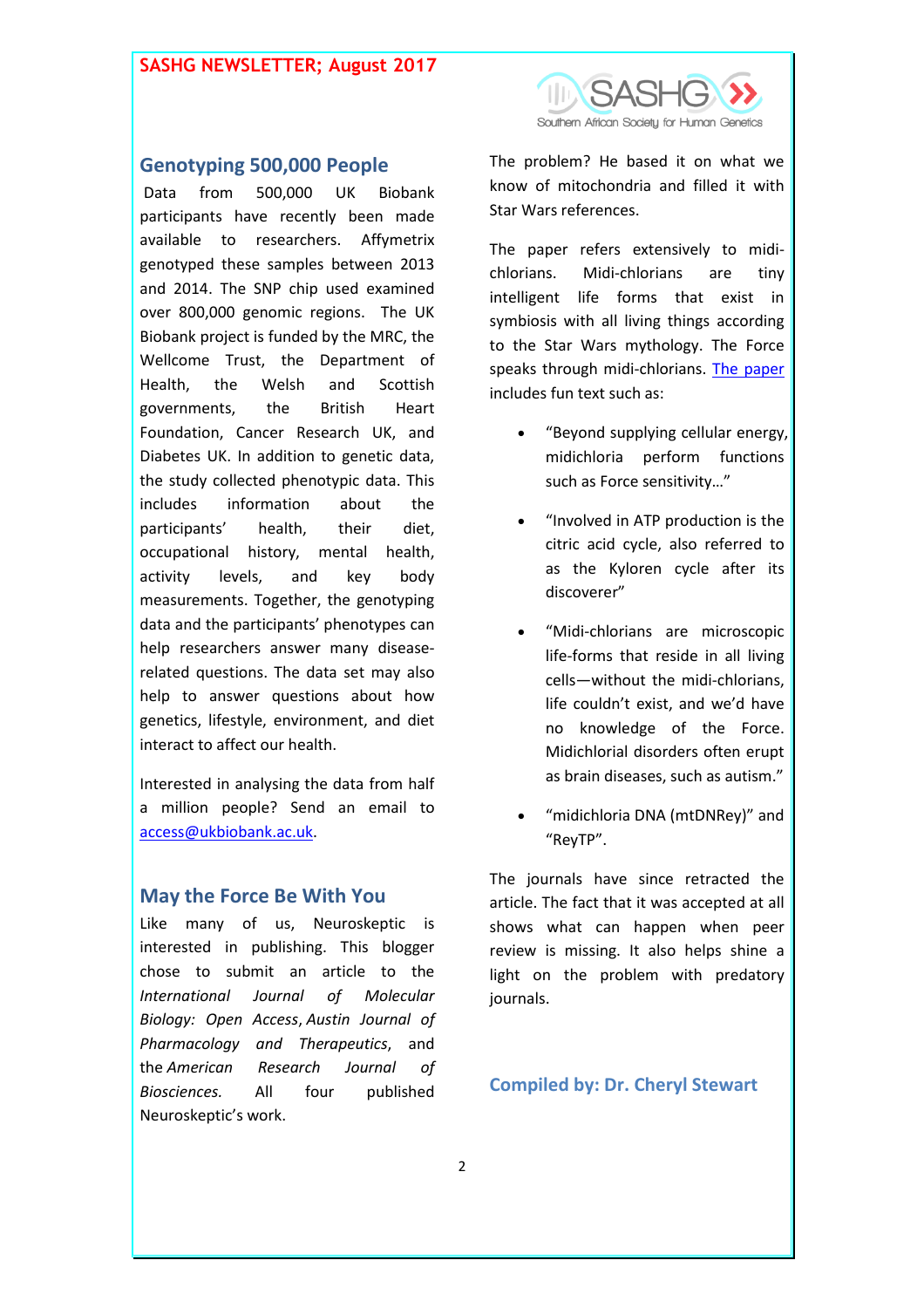## **YOUNG RESEARCHER PROFILE; August 2017**





**Dr. Cheryl Stewart Postdoctoral Fellow University of Pretoria**

### **1. What is your current area(s) of research?**

I am using sequencing and bioinformatics to identify mutations in South African cystic fibrosis patients.

# **2. What is your background and how did you become interested in your field of research?**

I have a PhD in Biotechnology. I have been fascinated with DNA since my days as an undergrad when I learned that DNA calls the shots.

# **3. What piece of advice would you give to somebody beginning their career in human genetics?**

There are always more questions than answers because genetics is incredibly complex – that is what makes it so fascinating. At the same time, to unravel that complexity you will need a healthy dose of grit!